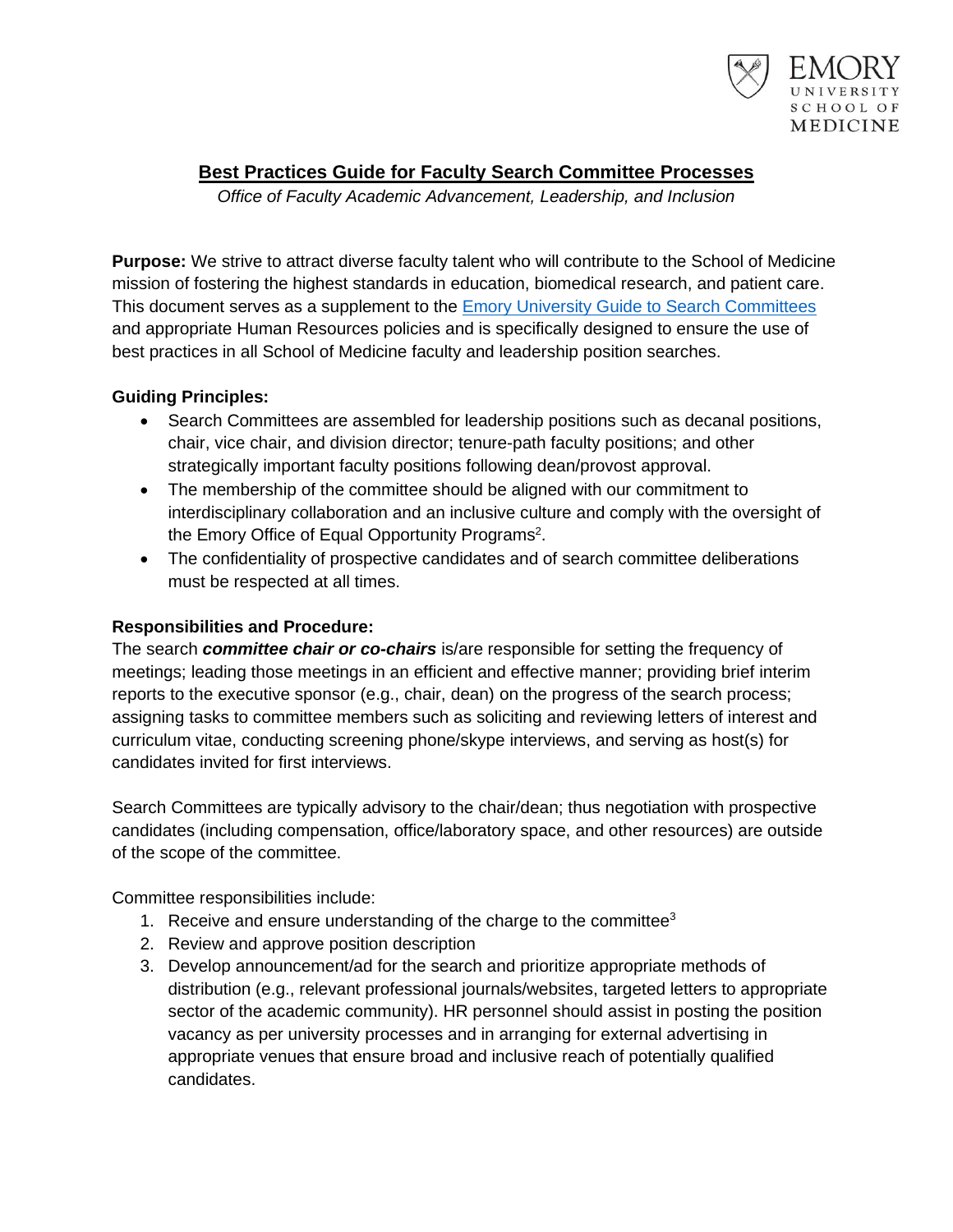- 4. Seek names of potential qualified candidates from a variety of sources such as national conferences, consultation with internal and external field leaders, etc.
- 5. Identify and contact potential candidates
- 6. Review all submitted materials (CV and cover letter required)
- 7. Screen applications for qualified candidates relative to the specified qualifications and essential functions of the position. At the discretion of the committee chair/co-chairs, further screening of a large pool of qualified candidates may be done through audio/videoconferences by a subset(s) of the search committee through structured questions.
- 8. Select a minimum of 3 or more typically 6-12 qualified candidates to invite for "airport" style panel interviews using structured questions (for some searches, these may be performed through video conferencing).
- 9. Prioritize semi-finalist candidates (typically 3-6) for on-site confidential interviews with key leaders and stakeholder and host a small group dinner for each candidate.
- 10. Collect confidential feedback using standardized evaluation forms and prioritize a short list of qualified candidates.
- 11. Prepare and provide a final report to the department chair/dean. Typically, this report will briefly summarize the committee's process and deliberations and include an unranked list of 2-4 qualified candidates; the strengths and weaknesses of each candidate relative to the position specifications should be detailed in the report. If there was dissent with the final candidate list within the committee, this should be noted. With the guidance of HR professional, accounting of self-identified gender and race/ethnicity of the applicant pool and short list should be submitted as an appendix.

## *Composition of the Search Committee*

The size of search committees may vary depending on the scope and level of the position for which the search is being conducted; typically 10-15 members for leadership positions and a minimum of three members for faculty positions. Attention to diversity of gender, gender identity and/or sexual orientation, ethnicity, ability, and professional degree among the membership is strongly encouraged, and should be representative of the composition of the faculty body. Where appropriate, cross-departmental faculty, staff, students and/or residents and other stakeholders should be included.

## *Charge to the Committee*

The executive sponsor should join the initial meeting to charge the committee. This includes an outline of the absolute and desired qualifications and competencies to be included in the position description, institutional priorities for the successful candidate, envisioned timeline, scope, and support for the committee's work, and the imperative of confidentiality. The executive sponsor should place emphasis on seeking a diverse candidate pool and encourage committee members to avoid common cognitive errors that result in biased assessments. The sponsor may also present his/her vision for the ideal candidate, the relative merits of technical expertise versus leadership experience in the ideal candidate, and review guiding principles and procedures for the search.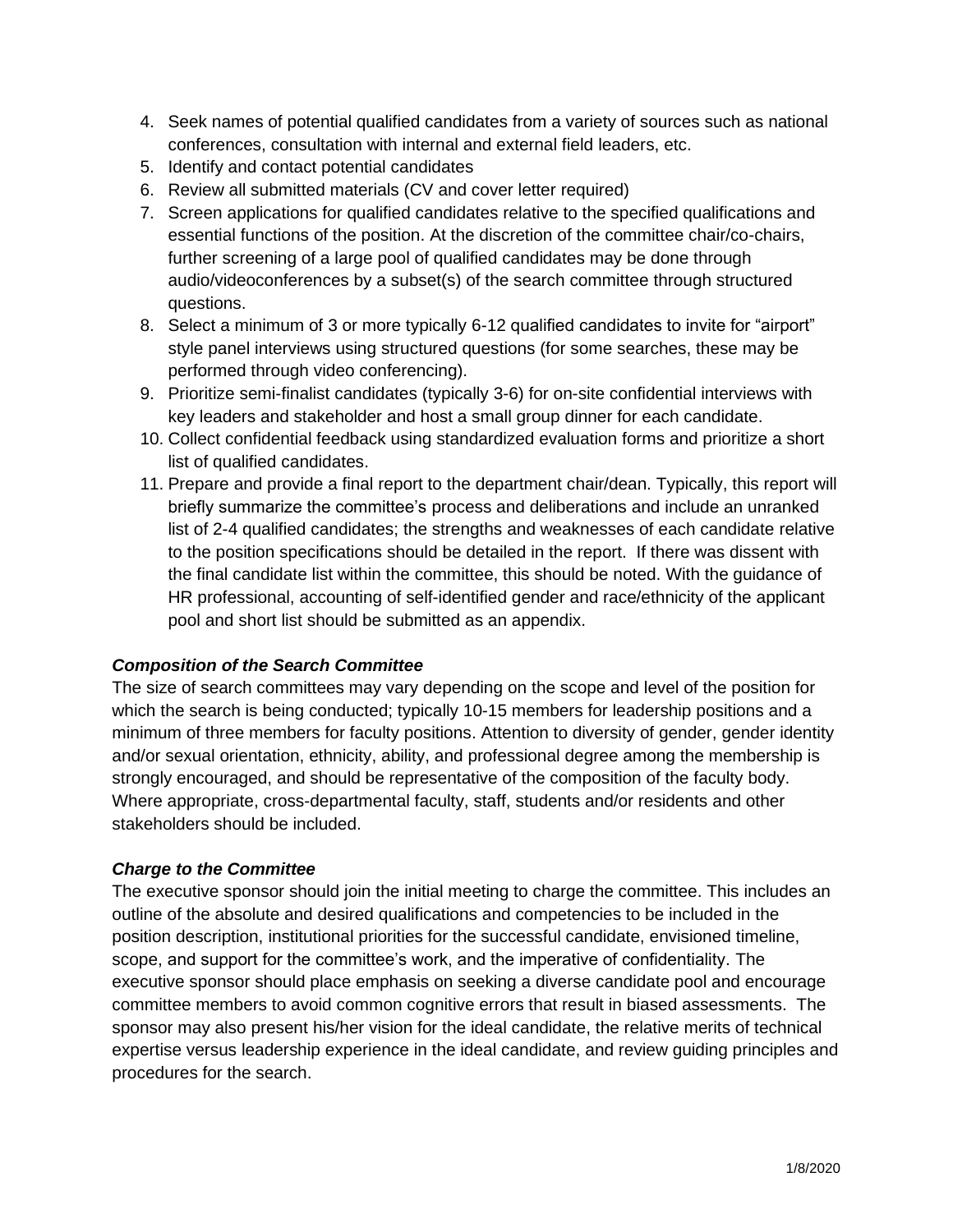# **Mitigating Bias in Searches**

At the first search committee meeting, the full committee is required to undergo a discussion of unconscious bias led by a SOM certified unconscious bias trainer<sup>1</sup> prior to initiating any part of the search process. In this session, sources of bias will be reviewed as well as best practices to mitigate their influence. Additionally, a SOM equity liaison<sup>2</sup> will be appointed to all chair and decanal position searches in the SOM; for other positions, a request should be made to FAALI and every attempt will be made to supply an equity liaison. The SOM equity liaison is a trained individual who will serve as an ex officio member of the committee to monitor and guide the committee on mitigating bias in all its functions.

Position specification, job postings, and review of applications

- 1. All such materials should provide clarity of minimum and preferred qualifications relative to the essential functions of the position.
- 2. Advertisements should include "Emory University is an EEO/AA employer."
- 3. Ideally, positions descriptions should convey our commitment to excellence, equity, and diversity and be screened for stereotype-primed language. Position descriptions and postings should be reviewed with attention to gendered or otherwise biased language such as "assertive, action-oriented leader," or "proven track record<sup>3</sup>".
- 4. Position descriptions and job postings should be written to attract the widest possible range of qualified candidates; specifically with appropriately limited "required" qualifications distinguished from those that may be "preferred".
- 5. Job postings should be placed in both field-specific journals and job forums and resources highlighting women and under-represented minorities such as:
	- a. ELAM [https://drexel.edu/medicine/academics/womens-health-and](https://drexel.edu/medicine/academics/womens-health-and-leadership/elam/job-postings-search-committees/)[leadership/elam/job-postings-search-committees/](https://drexel.edu/medicine/academics/womens-health-and-leadership/elam/job-postings-search-committees/)
	- b. National Medical Association<https://career.nmanet.org/>
	- c. Association of American Medical Colleges:<https://careerconnect.aamc.org/>
	- d. Women in Higher Education:<https://www.wihe.com/>
	- e. HBCU Career Center:<http://thehbcucareercenter.com/>
- 6. Job postings and ads should ideally be available for a minimum of three weeks before selecting candidates for interviews.
- 7. Where there is an available database that could widely reach potentially qualified individuals (e.g., a field-specific vice chairs' organization in the setting of a chair search), these may be used to distribute notices of the position and invite applications.

<sup>1</sup> Coordination and scheduling of certified trainers is done through the Emory School of Medicine Office of Faculty Academic Advancement, Leadership, and Inclusion (FAALI)

<sup>&</sup>lt;sup>2</sup> The SOM Equity Liaison will work closely with the search committee chair/co-chairs to help guide the group in issues related to bias, including review of position description materials, advertisements/postings, structured interview questions, and all committee meetings and deliberations.

<sup>3</sup> Excellent resources include: 1) Gender Decoder[: http://gender-decoder.katmatfield.com/,](http://gender-decoder.katmatfield.com/) 2) University of Arizona "Avoiding Gender Bias in Reference Writing":

[https://csw.arizona.edu/sites/default/files/avoiding\\_gender\\_bias\\_in\\_letter\\_of\\_reference\\_writing.pdf](https://csw.arizona.edu/sites/default/files/avoiding_gender_bias_in_letter_of_reference_writing.pdf)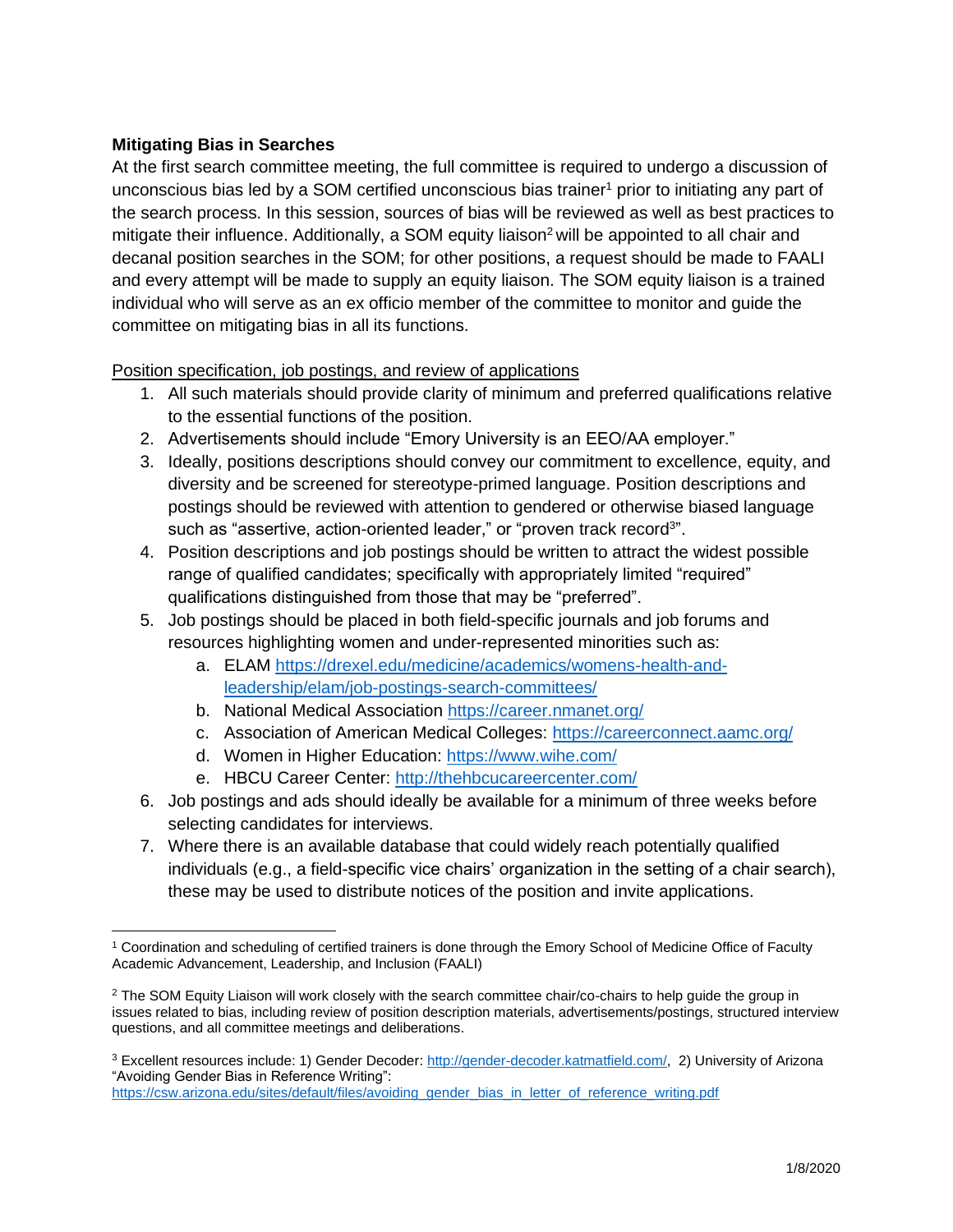- 8. Search committee members should also take advantage of their professional networks to solicit diverse, qualified candidates who may not be actively seeking new opportunities.
- 9. Interviews should *not* be scheduled until a diverse pool of applicants that is representative of the field with respect to gender and UIM representation is identified.

# "Airport" Style Panel Interviews

- 1. Develop and prioritize evaluation criteria prior to candidate interviews and consistently apply to all candidates. Unconscious bias may cause use of different standards to evaluate candidates. Additionally, evaluators may shift or emphasize criteria that favor candidates from well-represented demographics groups.<sup>4</sup>
- 2. Allow for time (typically 5-7 min) for the candidate to describe his/her experience relative to the specific qualifications of the position and reason for interest in the position.
- 3. Panel interview questions should be tailored to the position qualifications and be behavioral based<sup>5, 6</sup>. This method of questioning encourages candidates to describe how they responded to past challenges relevant to the most relevant job competencies.

| -numpiou.                                 |                                              |
|-------------------------------------------|----------------------------------------------|
| Non-Behavioral Based                      | <b>Behavioral Based</b>                      |
| "How do you usually deal with a difficult | "Tell us about a time you faced a            |
| student?"                                 | particularly difficult challenge involving a |
|                                           | student. What was the situation and what     |
|                                           | did you learn from it?"                      |
| "Would you say you are an innovative      | "Tell us about a time you had to think       |
| thinker?"                                 | outside the box to solve a research goal     |
|                                           | that proved more difficult than you first    |
|                                           | thought."                                    |

#### Examples:

- 4. Allow the opportunity for the candidate to ask questions of the search committee
- 5. Search committees may consider incorporating situational questions, e.g., describing a typical scenario that may arise in the position and ask the candidate to address how he/she would approach such a situation.

<sup>4</sup> Biernat M, Fuegen K. Shifting Standards and the Evaluation of Competence: Complexity in Gender-Based Judgment and Decision Making. Journal of Social Issues 2001;57(4), 707-724.

Uhlmann EL, Cohen GL. Constructed Criteria: Redefining Merit to Justify Discrimination. Psychological Science 2005;16(6), 474–480.

<sup>5</sup> Behavioral-Based Interviewing: Tools and Templates for Enhancing Candidate Selection. 2008. The Advisory Board Company, Washington, DC.

 $6$  Candidates should never be asked questions aimed at determining age, marital/partner status, family planning, gender or gender identity, race/ethnicity/ancestry, sexual orientation, membership in non-professional organizations, birthplace, ability, or religion. Interviewers need to be mindful that candidate dinners are also part of the interview process.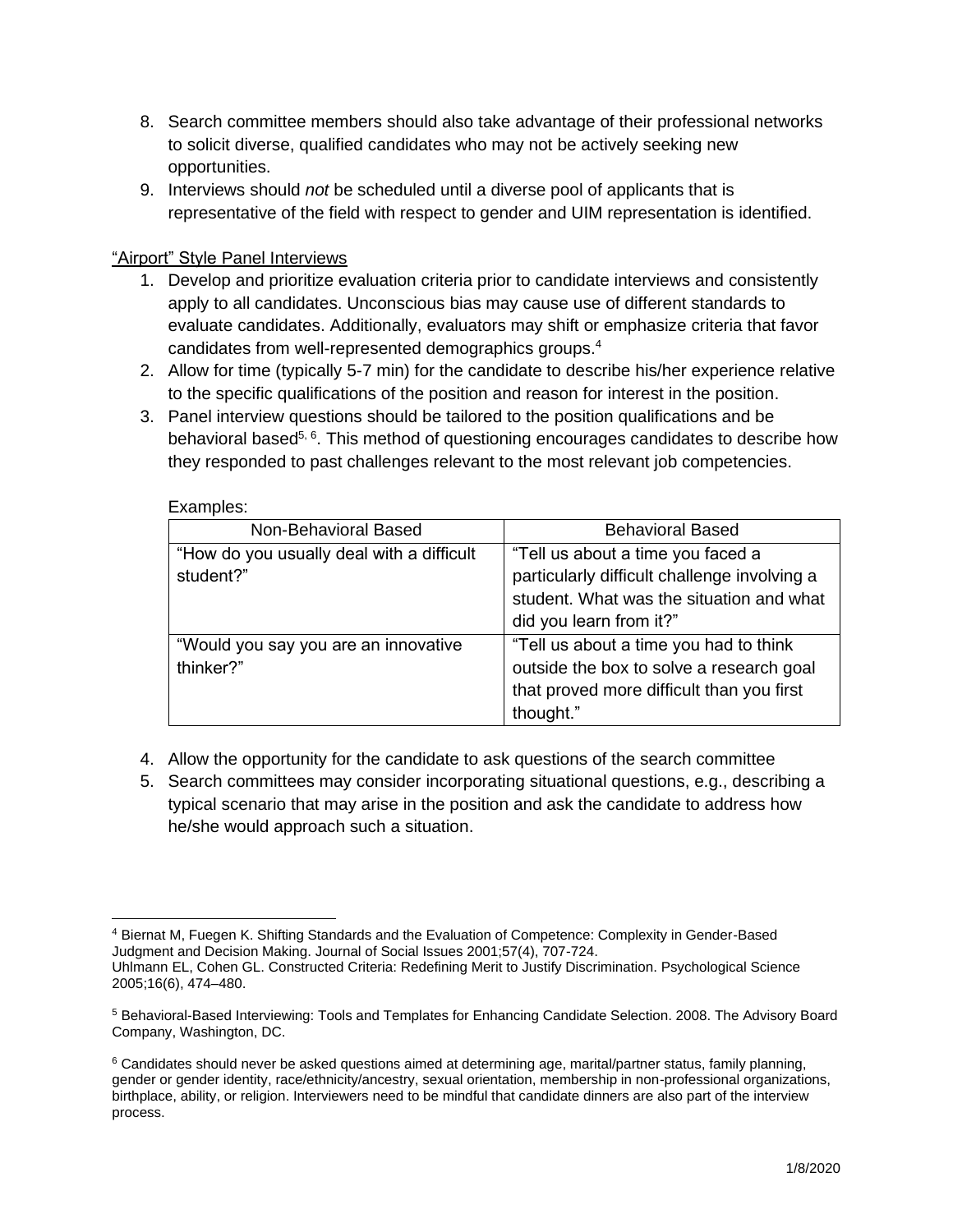- 6. Best practices include distributing the panel interview questions among members of the search committee and having the same committee member ask the same question of each candidate.
- 7. Total panel interview time is typically 45min to 90min for each candidate.
- 8. Search committee members should individually fill out evaluation forms on each candidate during and/or immediately after his/her panel interview. The evaluation form might include a Likert scale to assess competencies relevant to the position. Ideally, evaluation forms should be available in electronic form configured to ensure anonymity of responses.
- 9. Debriefing after a panel interview is an opportunity to amplify verses mitigate bias typically at play in group search processes.

## All Committee Deliberations

- 1. The chair/co-chairs, with the guidance of the equity liaison, have the responsibility to ensure that interview debriefing discussions and selection deliberations are conducted with an express purpose of mitigating implicit bias.
- 2. Best practices for post-interview debriefings include allowing each committee member to briefly express his/her assessment of the candidate's competencies relevant to the position description without embellishment. In order to avoid conformity bias (i.e., "groupthink"), all committee members should have this same opportunity prior to group discussion. Varying the order in which committee member discuss their assessments can help to ensure no single member's view exerts disproportionate influence.
- 3. Attention should be paid to dampen power dynamics in the committee; for example, if a C-suite leader expresses a strong opinion about a candidate, a student or junior faculty committee member may be less inclined to thereafter verbalize an opposing view. Wherever possible, the committee chair/co-chairs should refrain from presenting their own assessments until all members have had the opportunity to weigh in.
- 4. Where biased language may creep into the conversation (e.g., "I'm not sure that as a women, she would have the gravitas to control that division"), the group should discuss this and reframe the deliberations with the help of the equity liaison).

## **Other Resources:**

Emory College of Arts and Sciences Detailed Search Procedures [http://college.emory.edu/faculty/policies-forms/Detailed-Search-Procedures-2019-2020-for-](http://college.emory.edu/faculty/policies-forms/Detailed-Search-Procedures-2019-2020-for-Departments.pdf)[Departments.pdf](http://college.emory.edu/faculty/policies-forms/Detailed-Search-Procedures-2019-2020-for-Departments.pdf)

Emory University Compliance and Regulatory Information <https://www.emory.edu/home/about/compliance.html>

Emory Guide for Search Committees <http://college.emory.edu/hr/documents/guide-for-search-committees.pdf>